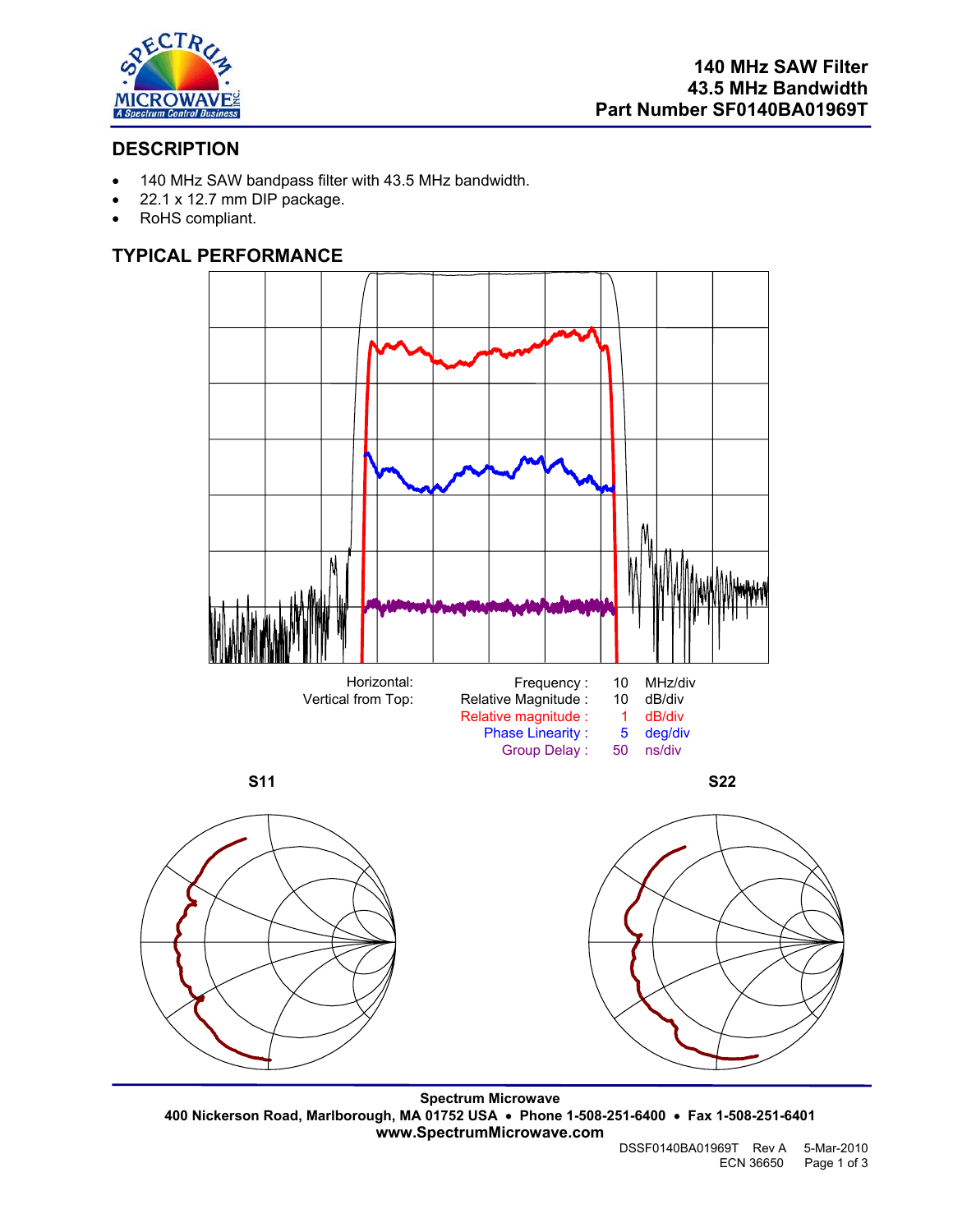

### **SPECIFICATION**

| <b>Parameter</b>                   | <b>Min</b>          | <b>Typ</b> | <b>Max</b> | <b>Units</b> |
|------------------------------------|---------------------|------------|------------|--------------|
| Center Frequency (Fc) <sup>1</sup> | 139.75              | 140.0      | 140.25     | <b>MHz</b>   |
| Insertion Loss <sup>2</sup>        |                     | 23.5       | 25.0       | dB           |
| 1 dB Bandwidth                     | 41,5                | 43.5       |            | <b>MHz</b>   |
| 3 dB Bandwidth                     | 43.5                | 44.5       |            | <b>MHz</b>   |
| 40 dB Bandwidth                    |                     | 49.0       | 50.0       | <b>MHz</b>   |
| Amplitude Ripple(Fc ± 7 MHz)       |                     | 0.4        | 0.7        | dB p-p       |
| Phase Ripple(Fc ± 7 MHz)           |                     | 2.5        | 5          | deg. p-p     |
| Group Delay ripple(Fc ± 7 MHz)     |                     | 15         | 40         | ns p-p       |
| <b>Absolute Delay</b>              |                     | 1.1        |            | lus          |
| <b>Ultimate Rejection</b>          | 50                  | 60         |            | dB           |
| Ambient Temperature <sup>3</sup>   |                     | 25         |            | $^{\circ}C$  |
| Substrate material                 | 128 Lithium Niobate |            |            |              |

Notes: 1. Measured at 23 deg. C.

2. Mean value over Fc ± 7 MHz.

3. The device center frequency will shift by -80 ppm/˚C typical over operating temperature.

## **MAXIMUM RATINGS**

| Parameter                          | $\sqrt{10}$ | $\blacksquare$ |     |
|------------------------------------|-------------|----------------|-----|
| Storage Temperature Range          | -40         | 85             |     |
| <b>Operating Temperature Range</b> | -25         |                |     |
| Input Power Level                  |             | 10             | dBm |

### **MATCHING CIRCUIT**



#### Notes:

- 1. Recommend the use of  $<sup>+</sup>/-2%$  tolerance components.</sup>
- 2. Component values shown are for guidance only and may change depending on board layout.

**Spectrum Microwave 400 Nickerson Road, Marlborough, MA 01752 USA** • **Phone 1-508-251-6400** • **Fax 1-508-251-6401 www.SpectrumMicrowave.com**